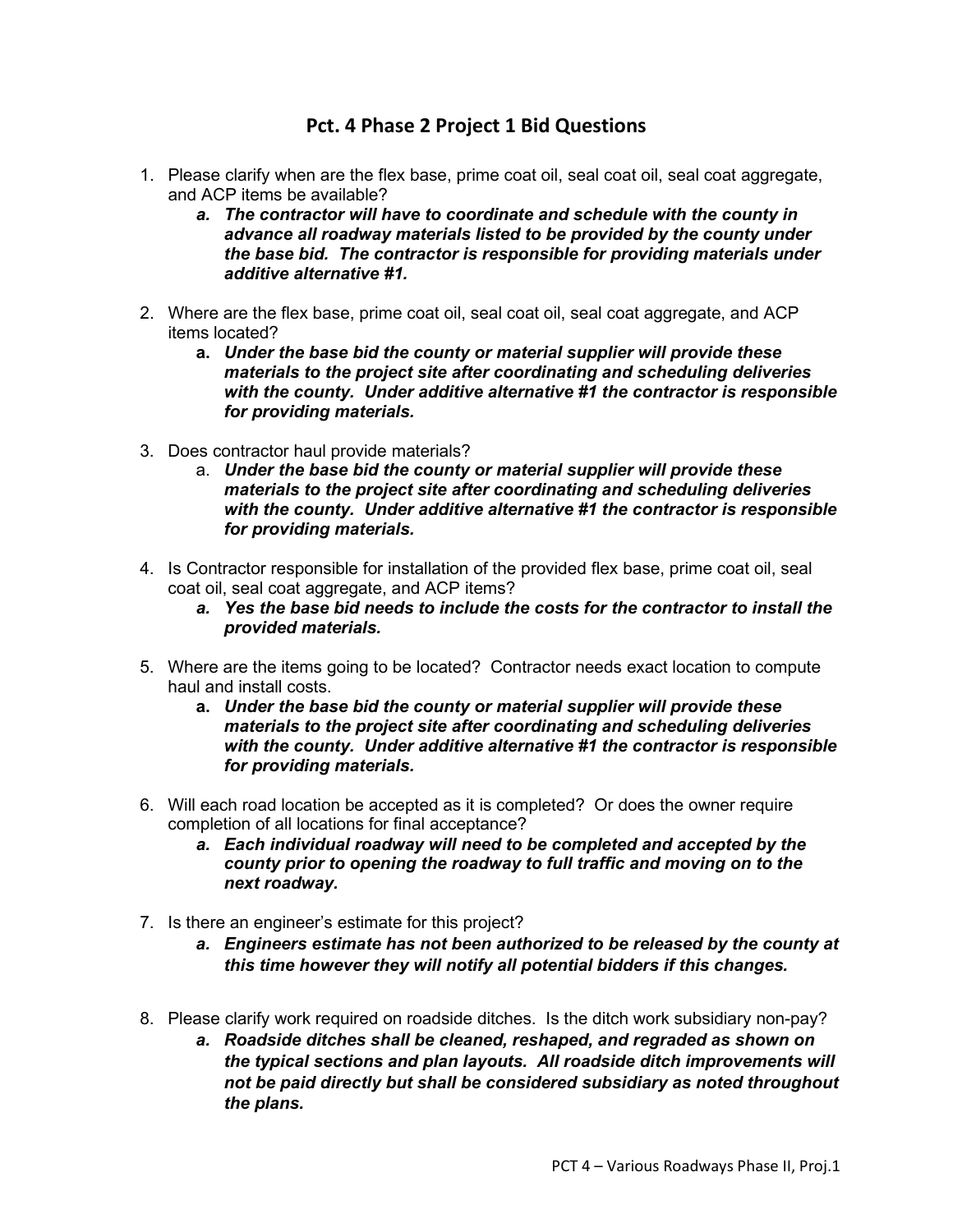- 9. Sheet 25C Please clarify general note "When emulsified asphalt is used, do not apply subsequent courses over the surface treatment any earlier than the day after the surface treatment was applied, unless otherwise authorized or directed by the engineer".
	- *a. One course surface treatment requires a sufficient period of time in the opinion of the engineer to properly cure and dry. The period of time shall be no earlier than one day after the surface treatment was applied.*
- 10. Sheet 25C Please clarify general note "Blading (not to exceed more than 3-ft from the pavement edge)".
	- **a.** *Blading specific to only asphalt installation shall not exceed more than 3ft however the project does require all roadside ditches to be cleaned, reshaped, and regraded from the edge of pavement to the existing right of way. This roadside ditch work is required throughout the plans and it is noted for this work to not be paid directly but shall be considered subsidiary to the project.*
- 11. Sheet 25C Please clarify general note "A field office will not be required at the project site".
	- *a. Field office for county use is not required for this project.*
- 12. Sheet 25C Please clarify general note "It is unlikely a significant amount of soil will be disturbed. However, if additional erosion sedimentation devices are needed; They shall be placed as directed by the county and shall be subsidiary to the project".
	- **a.** *Typical sections and plan layouts govern the amount of areas to be disturbed. This includes cleaning, reshaping, and regrading all roadside ditches. Work on roadside ditches shall be considered subsidiary. SW3P layouts and standards shall govern all erosion, sedimentation, and environmental controls.*
- 13. County provides flex base... however, is the contractor responsible for hauling flex base? If so, where is the location of the flex base?
	- **a.** *Under the base bid the county or material supplier will provide these materials to the project site after coordinating and scheduling deliveries with the county. Under additive alternative #1 the contractor is responsible for providing materials.*
- 14. County provides prime oil is contractor responsible for freight? If so, where is the prime coat located?
	- **a.** *Under the base bid the county or material supplier will provide these materials to the project site after coordinating and scheduling deliveries with the county. Under additive alternative #1 the contractor is responsible for providing materials.*